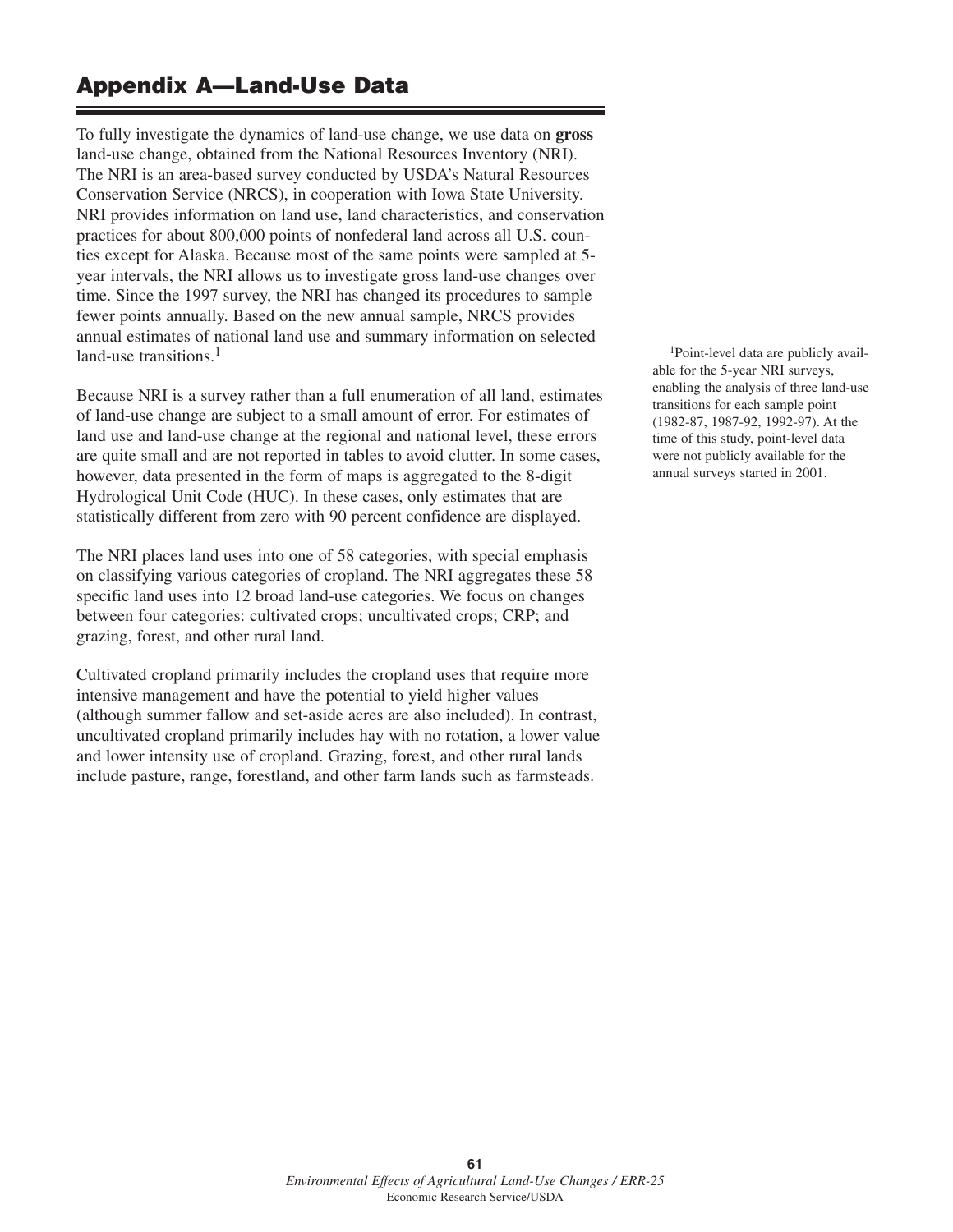| Appendix table A-1<br><b>National Resources Inventory (NRI)</b> | Land-use classifications in this report based on the |                                                 |  |  |
|-----------------------------------------------------------------|------------------------------------------------------|-------------------------------------------------|--|--|
| Classification in<br>this report                                | NRI broad use<br>categories                          | NRI specific land-use<br>categories             |  |  |
| Cultivated cropland                                             | Cultivated cropland                                  | • Row crops                                     |  |  |
|                                                                 |                                                      | • Close crops                                   |  |  |
|                                                                 |                                                      | • Hay with close/row rotation                   |  |  |
|                                                                 |                                                      | • Pasture with close/row<br>rotation            |  |  |
|                                                                 |                                                      | • Double-cropped horticulture                   |  |  |
|                                                                 |                                                      | • Set-asides, summer fallow,<br>and aquaculture |  |  |
| Uncultivated cropland                                           | Uncultivated cropland                                | • Single-cropped horticulture                   |  |  |
|                                                                 |                                                      | • Hay with no rotation                          |  |  |
| <b>Conservation Reserve</b><br>Program (CRP)                    | <b>Conservation Reserve</b><br>Program (CRP)         | <b>Conservation Reserve</b><br>Program (CRP)    |  |  |
| Grazing, forest, and<br>other rural land                        | • Pasture<br>• Rangeland                             | • Pasture<br>• Rangeland                        |  |  |
|                                                                 | • Forestland                                         | • Forests grazed and ungrazed                   |  |  |
|                                                                 | • Other rural land                                   | • Other farm & rural land                       |  |  |
| Developed land                                                  | • Urban/built-up                                     | • Urban/small built-up                          |  |  |
|                                                                 | • Rural transportation                               | • Urban/10 acres or larger                      |  |  |
|                                                                 |                                                      | • Rural transportation                          |  |  |
| Water and Federal land                                          | • Small water areas                                  | • Small & large streams                         |  |  |
|                                                                 | • Census water areas                                 | • Small & large water bodies                    |  |  |
|                                                                 | • Federal land                                       | • Federally owned land                          |  |  |

#### **62** *Environmental Effects of Agricultural Land-Use Changes / ERR-25* Economic Research Service/USDA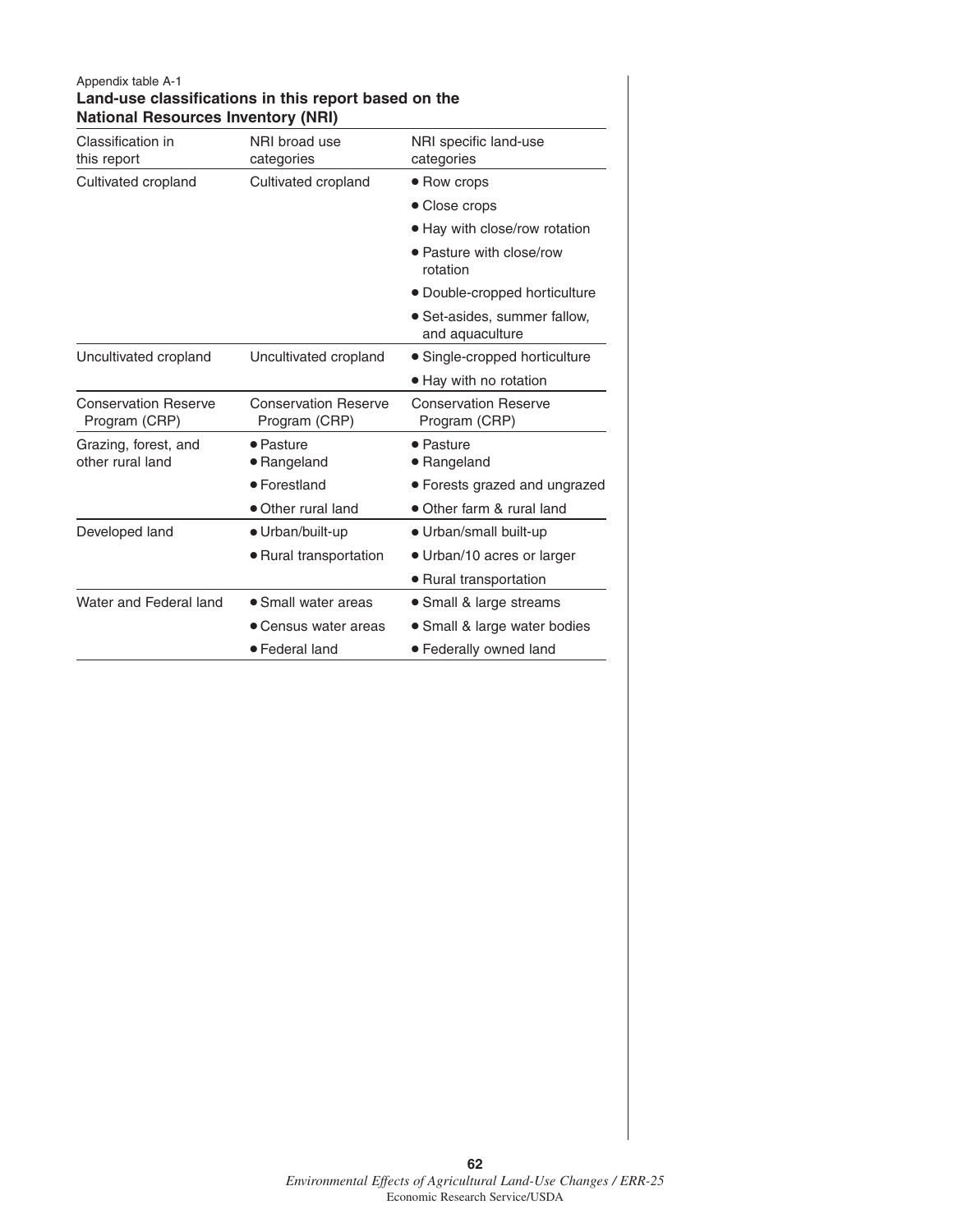# **Appendix B—EPIC-Based Nutrient Loss Indicators**

This appendix describes how indicators for nitrogen and phosphorus loss to water were simulated using the Environmental Policy Integrated Climate Model (EPIC) for different crop production activities, as well as pastured land or land planted to trees. EPIC is a crop biophysical simulation model that is used to estimate the impact of management practices on crop yields, soil quality, and pollution discharged at the field level (Mitchell et al., 1998). It uses information on soils, weather, and management practices—including specific fertilizer rates—and produces information on crop yields, erosion, and chemical losses—including nitrogen losses—to the environment. Cropping and management practices used in the EPIC management files were set consistent with agronomic practices for highly erodible (HEL) and non-highly erodible (non-HEL) land in 45 farm production regions (see app. fig. B-1).

# **Cropping Enterprises**

The National Resources Inventory (NRI) and Agricultural Resource Management Surveys (ARMS) were used to identify 62 crop rotations commonly used throughout the United States and the tillage practices commonly associated with them. This totaled 623 systems, which include rotations of up to four crops differentiated by up to five tillage practices. Rotations were defined based on the number of crops contained in the cropping history. NRI records were divided into regions by overlaying the 26 Land Resource Regions onto the 10 Farm Production regions (fig. app. B-1). Records were then differentiated by HEL or non-HEL. Acreage for each rotation was then recorded. Tillage practices associated with the rotations and the acreage devoted to them were derived from the CPS. Crop rotations as identified through the NRI were used to group the CPS records.

Running EPIC simulations for the predominant systems (and the physical impacts of these systems—yields and environmental effects) required obtaining all the management information needed to mimic the complete production cycle of any crop in a rotation. This included information on all field operations from pre-planting to post-harvesting (i.e., what occurred, when it occurred, with what type of equipment, and how frequently) and input levels (i.e., seeding rates, fertilization and liming rates, pesticide applications, etc.) for each crop within a production activity sorted by rotation, tillage practice, and region.

Fertilizer regimes for each crop in a rotation-tillage system were derived from the fertilizer information contained in ARMS. The means for total quantity of nitrogen  $(N)$ , phosphate  $(P)$ , and potash  $(K)$  were used to determine how many pounds per acre of N, P, and K to apply to each system. Likewise, liming information was used to determine lime applications. Also, the most frequently occurring month(s) were used to set fertilization date(s).

ARMS data were also used to determine how many field or tillage operations (other than planting, fertilizing, or spraying) occurred for a crop (again, by farm production region, specific to each crop within a rotationtillage system). The mean number of machinery operations reported in

> **63** *Environmental Effects of Agricultural Land-Use Changes / ERR-25* Economic Research Service/USDA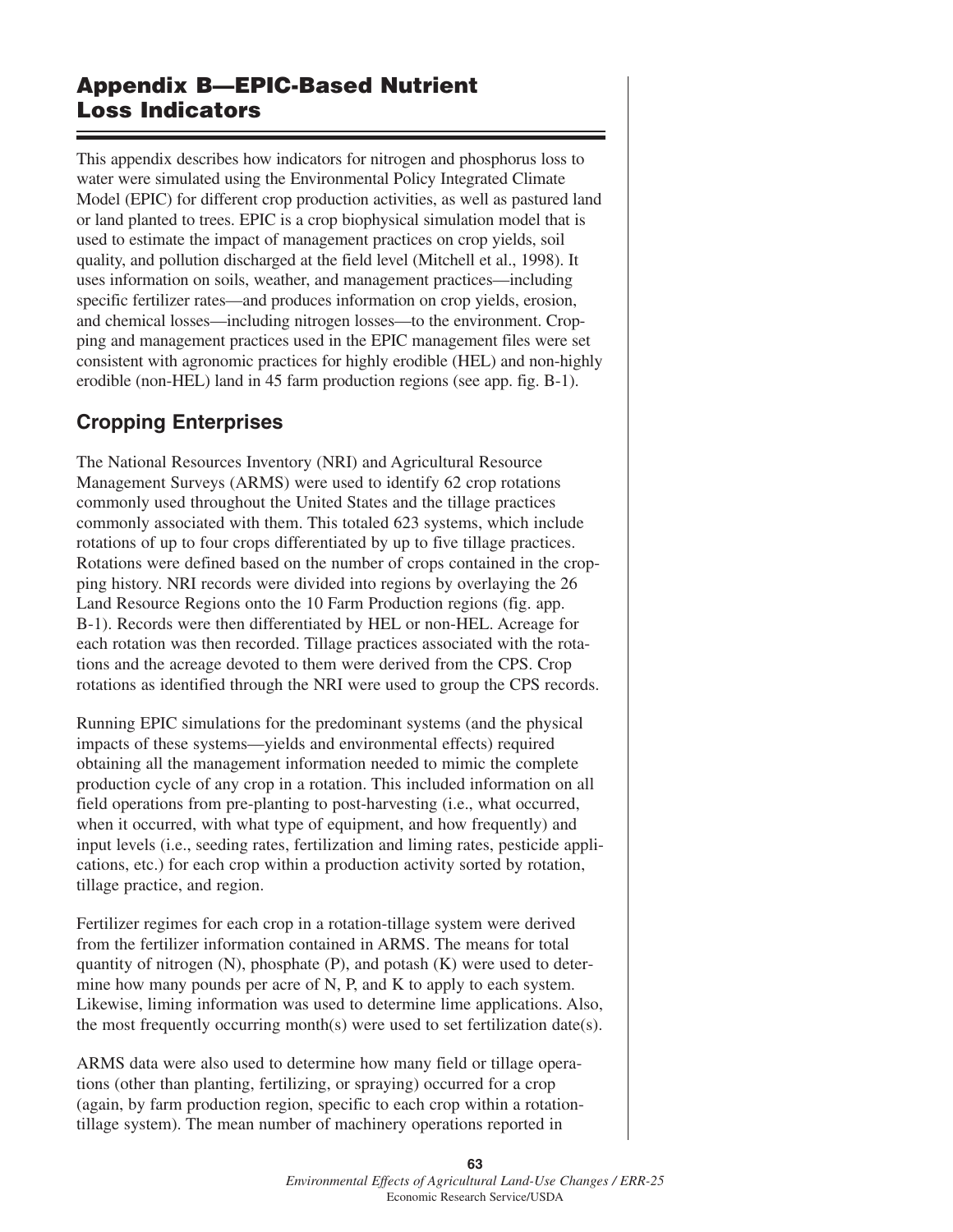ARMS for that crop (rounding up or down to an integer, according to convention) was used. Here too, ARMS data determined the most frequently occurring time(s) of field (tillage) operations.

In matching values to NRI observations according to land use, the estimated EPIC values for land in single-hay rotations were used for uncultivated cropland, while values for land in all other rotations (including mixed-hay rotations) were assigned to cultivated cropland. Values for pasture land were used for both pasture and rangeland while values for land in trees were used for forests. Idle cropland and forest values were used for CRP land depending on whether grass/legumes or trees/wildlife cover were reported in the NRI.

## **EPIC Model Runs**

We generate an array of environmental indicators associated with each crop production activity, as well as pastured land or land planted to trees, by running EPIC in two steps. The first step conditions the soil, while the next is used to calculate average rate of discharge. Each step was run to generate separate environmental values for HEL and non-HEL.

The first or conditioning step allows EPIC to rectify any inconsistencies in the soil profile imported from STATSGO data set.<sup>1</sup> It involves running EPIC out for 5 years while keeping its soil erosion module turned off. This step makes the soils profile at the next step consistent with a field that has been subjected to the management practices being simulated. This is important because any particular soil profile used does not necessarily come from a field where the system being simulated has been used.

In the next step, environmental indicators are calibrated by running EPIC out for 60 years, this time with soil erosion turned on. Total discharges for each indicator are tabulated and divided by the length of the simulation to obtain the annual rate of discharge. Running the systems for 60 years does two things: it eliminates the dependence of the discharge from the sequence of weather for any particular period and it provides a consistent base for making comparisons between systems. By eliminating the dependence on weather, we do not have to coordinate weather patterns among the various weather sites. Therefore, all systems are run through two full weather cycles. At the same time, each management regime is run through at least five full management cycles.

### **Selected Indicators**

We categorize the potential impacts of changes in agricultural production on nutrients lost to the environment using several indicators. The indicators we examine are: nitrogen runoff, nitrogen leaching, nitrogen loss to estuaries, and phosphorus loss to water. Excess nitrogen balance is first constructed using data on chemical fertilizer use, manure fertilizer, and nitrogen fixed by legumes. From this, the nitrogen harvested in crop yield is subtracted, which leaves excess nitrogen left on the field vulnerable to leaching or runoff. Nitrogen runoff is the amount of nitrogen in subsurface flow, in solution, and attached to sediment that is estimated to arrive

1See *http://www.ncgc.nrcs.usda.gov/ products/datasets/statsgo/metadata/ index.html*.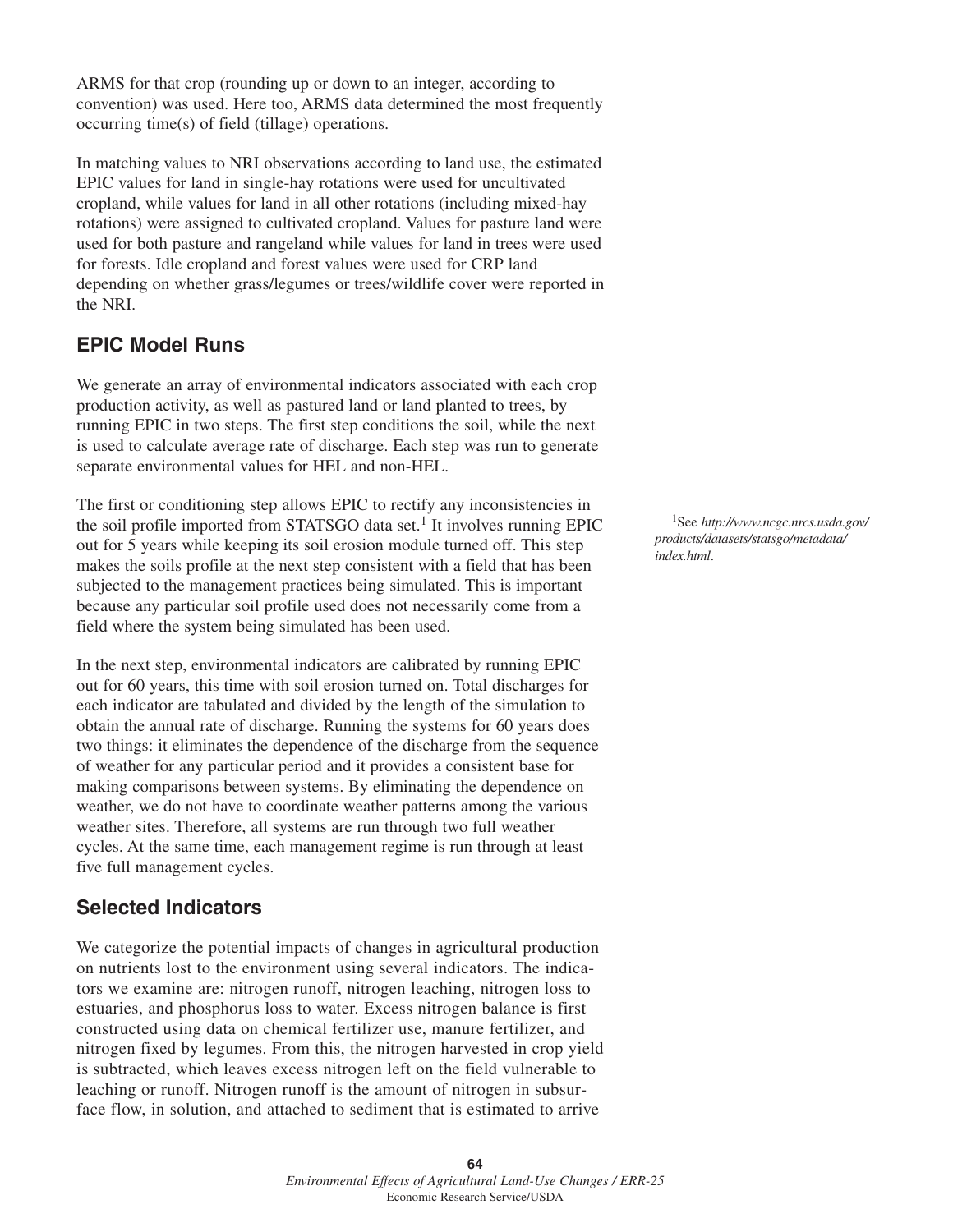in surrounding streams, rivers, and lakes. USGS forecasts of nitrogen delivery from agricultural sources are used to calibrate nitrogen runoff and the amount of this runoff reaching estuaries (Smith et al., 1997).

Phosphorus loss to water is an indicator that uses EPIC estimates of phosphorus losses to the field edge (in leaching, sediment, and solution and calibrates them to baseline USGS forecasts of phosphorus delivery from agricultural sources (Smith et al., 1997).

#### Appendix figure B-1

#### Farm production regions used in environmental simulations



Source: USDA/ERS.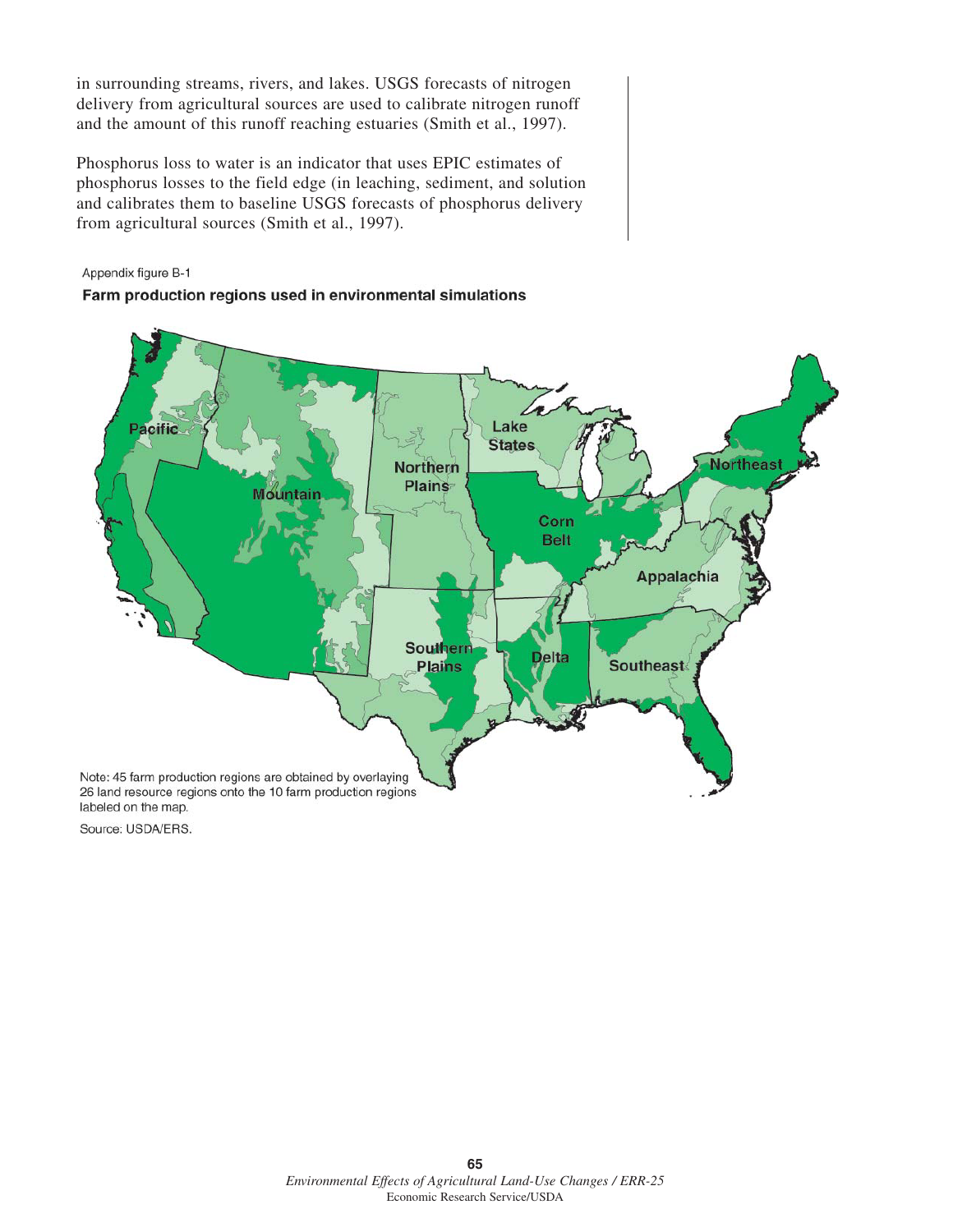# **Appendix C—Imperiled Species Counts**

Counts of "imperiled" species are derived from the conservation status rankings in NatureServe's Natural Heritage data set as of 2000, though data for different States may reflect different levels of updating. NatureServe is a nonprofit network of biological inventories, known as natural heritage programs or conservation data centers, in all 50 U.S. States as well as other countries. The Natural Heritage data set includes conservation status assessments of species from all three taxa (animals, invertebrates, and plants) and their classes. Data on invertebrates is probably the most incomplete of the three as heritage programs tend to assign low priority to collecting species data for this group (NatureServe, 2005).

For each species (or "element") in the Natural Heritage data set, Nature-Serve assigns a ranking of its risk of extinction.<sup>1</sup> While NatureServe has a wide variety of ranking measures, we use their highest level ranking, their so-called "G" ranking, which rates the element's risk of extinction on a rangewide or "global" basis. For our analysis, we consider "imperiled species" as those classified by NatureServe as either "critically imperiled" or "imperiled" at the national level, receiving a Global Conservation Status (G) rank of 1 or 2, respectively.2

Standard ranking criteria and definitions are used to ensure that a particular rank has the same meaning regardless of the species or geographic region considered. Ranking is a qualitative process based on the following factors: total number and condition of element occurrences, population size, range extent and area of occupancy, short- and long-term trends in the foregoing factors, threats, environmental specificity, and fragility. According to NatureServe, "The ranker's overall knowledge of the element allows him or her to weigh each factor in relation to the others and to consider all pertinent information for a particular element" (NatureServe, 2005).3

The set of species identified by the Natural Heritage network as imperiled or vulnerable provides a more accurate indication of biodiversity hot spots than the federally maintained endangered species list, according to Ehrenfeld et al. (1997). The list of species under the Endangered Species Act includes only species that are formally designated as endangered or threatened as a result of legal proceedings, rather than all species considered by most biologists to be at risk of extinction (Stein et al., 2000). Additionally, the NatureServe data avoid the problems of raw population occurrence data, which overemphasize areas that have been particularly well inventoried. This is overcome by calculating the number of different species within a geographical unit. Counts of imperiled species also help to overcome inconsistencies in inventory intensity.

NatureServe data are available at a national level and in a Geographic Information System (GIS) format. However, these data are often collected with limited *a priori* justification, which limits their usefulness because of variable sampling efforts, inconsistent sampling protocols, small sample sizes, inclusion of opportunistic observations, and a tendency to report unusual observations. In addition, species included in data sets often vary among States (Niemuth, 2004).

<sup>1</sup>An "element" is defined as a unit of natural biological diversity, representing species, ecological communities, or other nontaxonomic biological entities, such as migratory species aggregation areas. These elements refer to the species records by county and by watershed only. No ecological communities or other significant areas such as migratory stopover points are included in the data sets provided.

2An element known or assumed to exist within a jurisdiction is designated by a whole number from 1 to 5, denoting:  $1 =$  critically imperiled;  $2 =$ imperiled;  $3 =$  vulnerable to extirpation or extinction;  $4 =$  apparently secure; and 5 = demonstrably widespread, abundant, and secure (NatureServe, 2005).

3See *http://www.natureserve.org/ explorer/ranking.htm* for more information.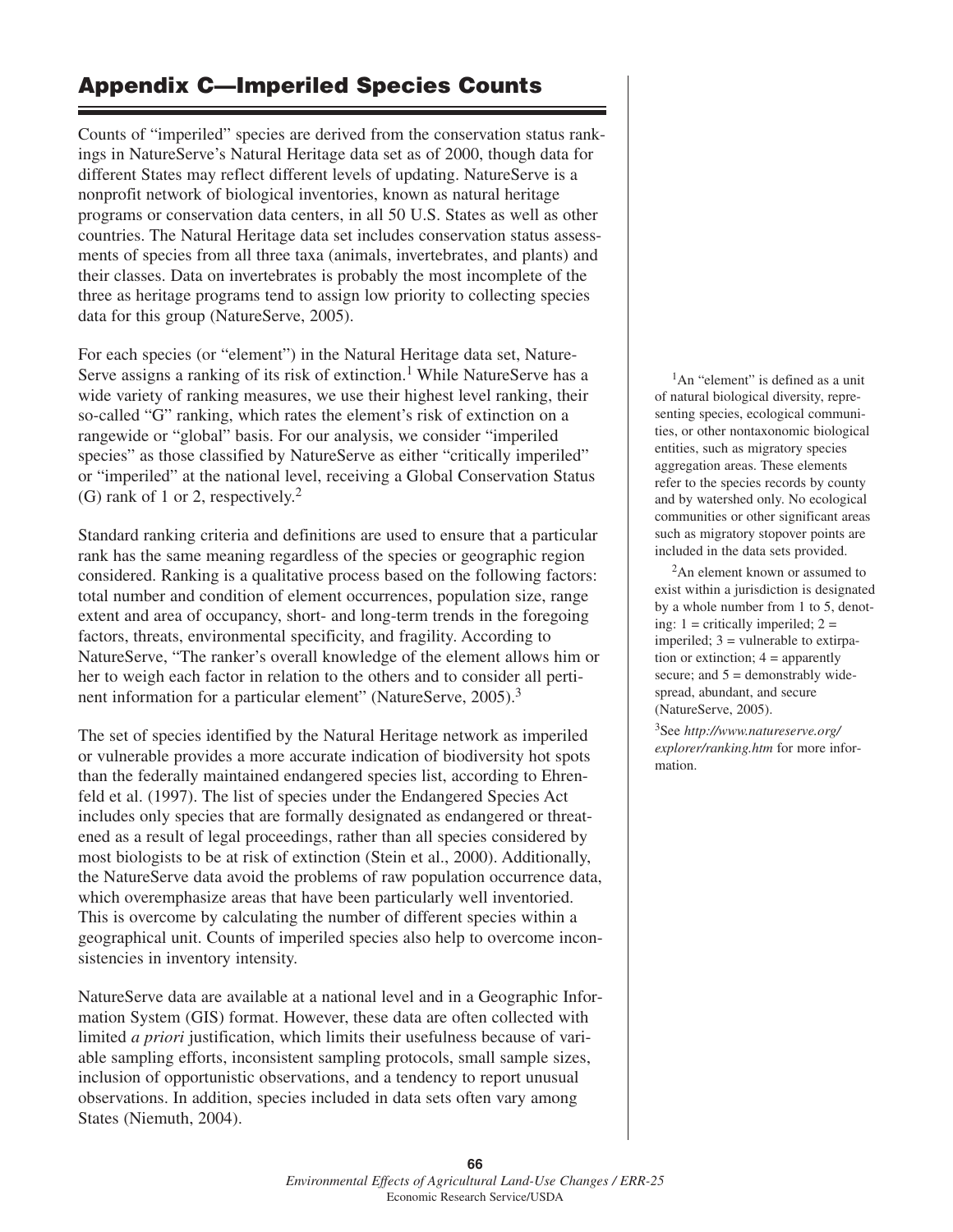# **Appendix D—Estimating Land-Use Changes from Crop Insurance Subsidies**

This appendix describes the econometric model used to estimate changes in cultivated cropland area resulting from the large increase in crop insurance premium subsidies during the mid-1990s. Following discrete choice studies on land-use change (e.g., Schatzki, 2003; Lubowski et al., 2003; Irwin and Bockstael, 2002; Claassen and Tegene, 1999), the model builds on traditional rent theory to estimate the likelihood that a parcel of land in a particular land use in 1992 remained in the same use or had moved to a different one by 1997. The land-use impact of the increase in crop insurance subsidies is estimated by exploiting variation in the expected profits from crop cultivation due to the large change in premium subsidies from 1992 to 1997. By examining changes in land use in relation to changes in subsidies, the effect of the subsidies can be identified, controlling for other determinants of land-use change. A critical assumption is that the policy change is largely exogenous and uncorrelated with other, unobserved land-use determinants not included in the model.

The likelihood that land transitions from four initial land-use categories (cultivated crops, uncultivated crops or pasture, range, forest) to any of six broad land-use options (cultivated crops, uncultivated crops or pasture, CRP, range, forest, and urban) is estimated using observation-specific data on land use and land characteristics from the National Resources Inventory (NRI) and county-level estimates of net returns to the different land-use alternatives.<sup>1</sup> One key explanatory variable is the change in expected profitability of crop cultivation in a county resulting from the change in premium subsidies from 1992 to 1997. Estimated parameters from the model are used to simulate 1997 land use under a hypothetical case in which there was no change in crop insurance subsidies over the previous 5 years. The difference in 1997 land-use predictions with and without the change in crop insurance returns provides an estimate for the impact of the 1992-97 subsidy increase at the level of each NRI observation.

## **Conditional Logit Model**

We hypothesize that a producer (or other land-use decisionmaker) will choose to convert a parcel of land from one land use to another based on the profitability (rents) of the alternative land uses (see chapter 3). If land-use patterns are initially in equilibrium, then only changes in the relative levels of profits—and not the profit levels themselves—should drive land-use transitions. Although our focus is on land-use changes over time (1992-97), we include 1992 profit levels (as well as the 1992-97 changes in these levels) in our analysis because the levels will matter if land markets were in disequilibrium initially. Because our measures of profits are not normalized to any one use, we also include profit levels because they indicate the relative profits among alternative uses. Relative profits will matter for land-use changes if hurdles in relative rents must be crossed to induce producers to convert from one land use to another.

Producers presumably compare net returns to alternative uses on particular land parcels. Although we do not observe profits of alternative land uses for

1Uncultivated crops and pasture account for the majority of changes to and from cultivated crops. These categories are combined as our estimates of net returns from these activities are based on similar factors (hay and forage prices and yields). We do not model land starting in urban uses, as these lands are unlikely to transition from development to agricultural land uses. We also do not examine transitions of land exiting CRP, as lands eligible to leave the program represent a small fraction of the land base and depend on government as well as landowner choices. These issues are explored in Sullivan et al. (2004).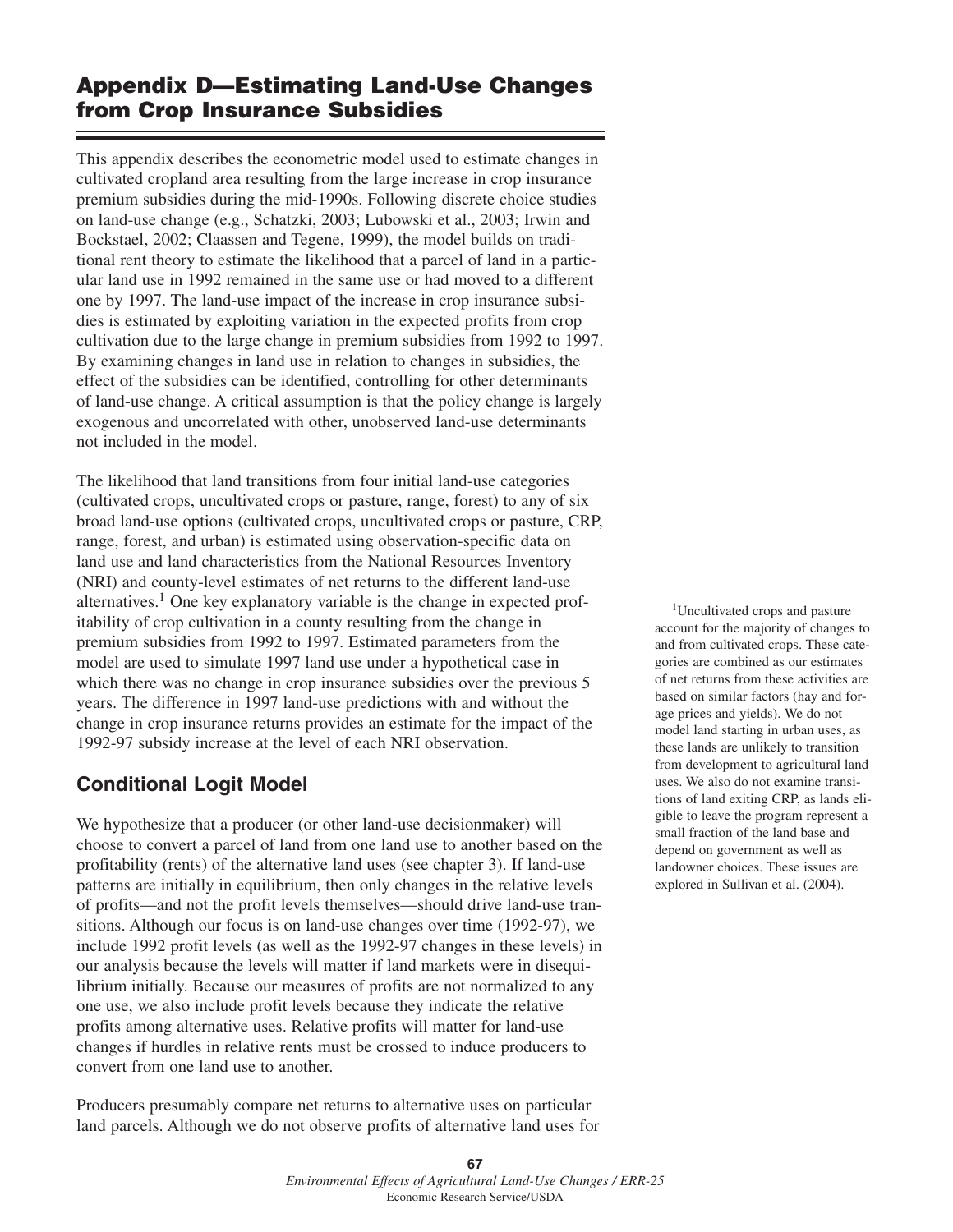each NRI observation, we do observe certain parcel-level attributes and condition our estimates on these attributes as well as on interactions between the attributes and county-level profits and profit changes. We include these interactions because lands with different attributes may be more or less likely to convert from one use to another, especially because our measures of relative profits are based on relatively coarse county-level data. In this way, we model some within-county variation in land-use profits from the different activities. The parcel-level attributes, plus an intercept that varies by land-use transition, also proxy for the costs of converting land from its current use to each of the six land-use alternatives. These attributes include point-level indicators of land quality (Land Capability Class), erodibility, average slope gradient, and flooding frequency.

Land parcels near one another may have unobserved characteristics that are correlated across space. If such characteristics influence land-use decisions or if local land-use choices are interdependent, error terms will be correlated across space, leading to inconsistent and inefficient estimates in a logit model due to induced heteroskedasticity (McMillen, 1992). We deal with spatial autocorrelation in two ways. First, and most importantly, we randomly select only a single point from each sampling cluster of NRI observations because errors within these points located near one another are most likely to be strongly correlated.<sup>2</sup> Second, we use a polynomial spatial trend surface to control for spatial heterogeneity. This approach includes a measure of geographic location as an explanatory variable and is a common approach in spatial statistics (Venables and Ripley 1994). This approach differs from an approach common in the literature on spatial econometrics, which uses a spatially autorcorrelated error structure (Anselin, 1988).<sup>3</sup>

The producer's profit function may be thought of as including both observed and unobserved components. Using a general random utility expression, the one-period expected net profit (utility) to the producer on parcel *i* from switching from use *j* to *k* at time *t* can be specified as:

$$
U_{ijkt} = f(X) + \varepsilon_{ijkt}
$$

where  $e_{ijk}$  is a random error term. Assuming that the error terms  $e_{ijk}$  are independent and identically distributed with the type I extreme value distribution yields, the probability that parcel *i* transitions from use *j* to use *k* between *t* and *t*+*1* can be written as:

$$
Prob(U_{ijkt} > U_{ijlt}) = P_{ijkt} = \frac{\exp(U_{ijkt})}{\sum_{l=1}^{J} \exp(U_{ijt})}
$$

This is the general formulation of a conditional logit model (McFadden, 1974).<sup>4</sup>

We estimated separate models for four starting land-uses j (cultivated crops, uncultivated crops/pasture, forests, and range) that allow for six land-use alternatives *k* (cultivated crops, uncultivated crops/pasture, CRP, range, forest, and urban).<sup>5</sup> Each model is based on the same specification. After

2The NRI has a stratified sampling design. Data on urban and water areas are collected for about 300,000 primary sampling areas varying from 40 to 640 acres in size. More detailed data on land characteristics and use are collected at two to three sample points randomly selected within each of these areas (Nusser and Goebel, 1997).

<sup>3</sup>The spatial trend surface has an advantage over the spatially autocorrelated error approach for two reasons: First, it may control for omitted factors associated with space, even if they are associated with other covariates, whereas the spatial error model must assume these are not correlated (i.e., a spatial trend may reduce bias in the estimated coefficients, not just the standard errors). Second, it is much easier to estimate. A limited dependent variable model with spatial autocorrelation could be estimated using simulation methods. However, this is very computationally expensive. Remaining spatial autocorrelation, if present, would bias our standard errors, but not our estimates.

<sup>4</sup>The term "conditional" logit or "discrete choice" logit (Greene, 1998) is sometimes used for a logit model in which the independent variables vary only over the choices, in contrast to a "multinomial" logit, in which explanatory variables vary only over the individuals but not over the choices. The more general choice model used here has terms varying over both choices and individuals and is sometimes called "McFadden's choice model" or a "mixed model" (Long and Freese 2001).

5While we estimated models for four starting uses, the discussion in chapter 5 focuses on the results based on land starting in either cultivated crops or in uncultivated crops and pasture. We focus on these results since transitions from uncultivated crops/pasture accounted for the majority of transitions to cultivated cropland and because there were too few observations of land-use changes to compute confidence intervals (for the estimates) for land starting in either forests or range. Transitions from uncultivated crops/pasture to cultivated cropland accounted for 77 percent of all land-use transitions from other uses to cultivated cropland between 1992 and 1997.

#### **68** *Environmental Effects of Agricultural Land-Use Changes / ERR-25* Economic Research Service/USDA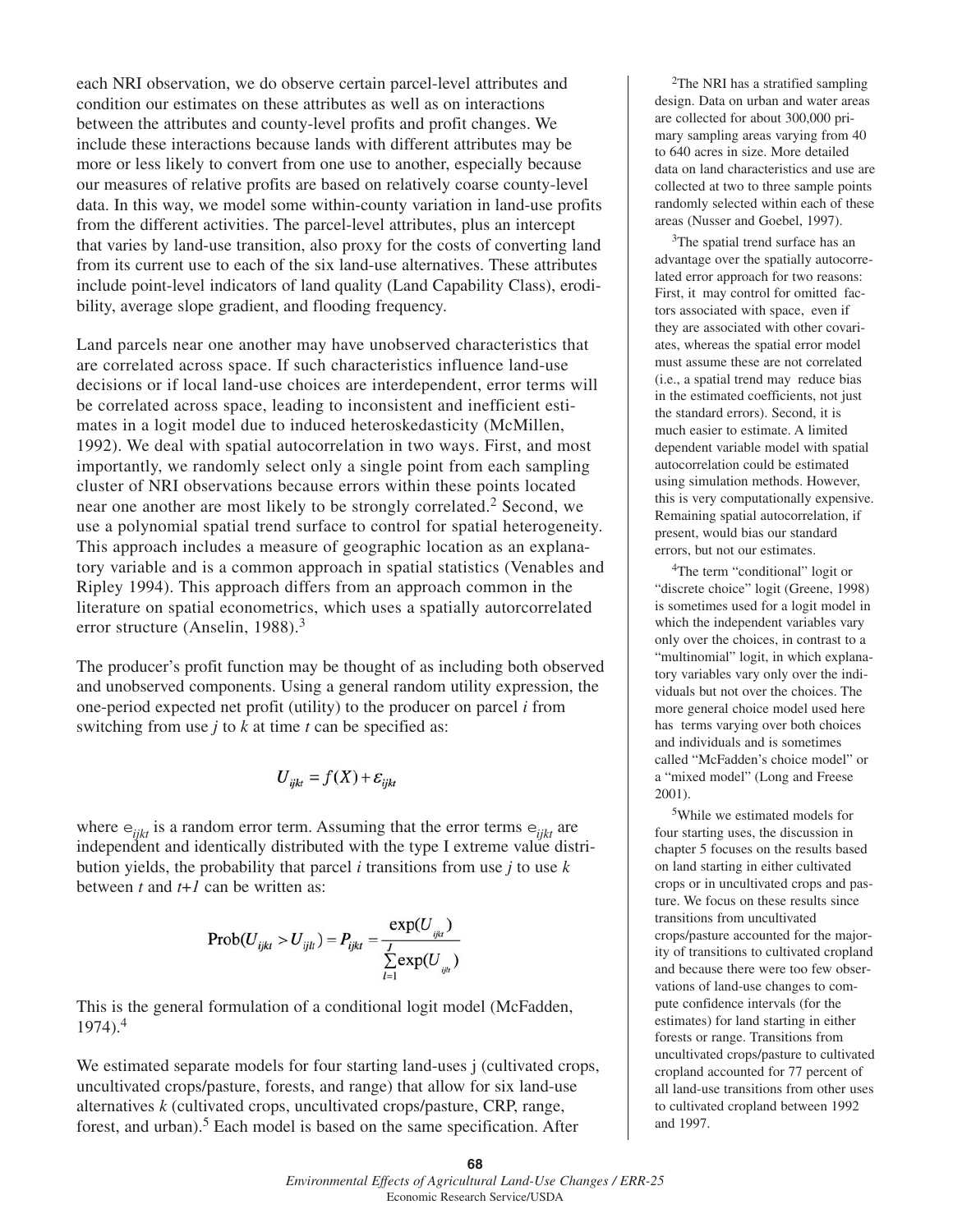examining several functional forms for  $f(X)$  we chose a linear model that considers all possible two-way interactions between a parcel-level indicator of land quality, based on the Land Capability Class  $(LCC)$ ,  $6$  and estimated levels and changes in levels of land-use profits. Two-way interactions between LCC and the other parcel-level measures are also included, and other explanatory variables (described below) are included without interactions.<sup>7</sup> Dropping the time subscripts, we specify the component of utility that is unique to each alternative *k* (and initial land use *j*) as:

$$
f(X) = U_{ijk} - \varepsilon_{ijk} = \alpha_{jk}^0 + \alpha_{jk}^s LCC_{jk}^q + \beta_{jk}^s LCC_{jk}^q R_{jk}^c + \theta_{jk}^s LCC_{jk}^q x_{jk}^s + \alpha_{jk}^s x_{jk}^s + \beta_{jk}^c x_{jk}^c,
$$

where  $\alpha_{ik}^0$  is an alternative-specific intercept;  $\alpha$ ,  $\beta$  and  $\theta$  are parameters;  $R_{ik}^C$ are net returns (and changes) to use k in county c;  $LCC_{ii}^{q}$  is a dummy variable indicating whether parcel i is of quality q at time t; and  $x_{jk}^{c}$  and  $x_{jk}^{c}$  denote other explanatory variables measured at the parcel - specific and county level, respectively.

CRP participation depends on a different set of decisions than other landuse choices, because enrollment depends on both the producer's bid, which includes a proposed rental rate, and the Government's choice of whether to accept the bid, which depends on the environmental characteristics of a parcel as well as the cost. Because the program targets cropland, CRP rental rates are highly correlated with the profitability of cropping in a given locality. We account for the effect of crop net returns on the incentive to remain in cropland. Incentives to enroll in CRP are specified as a function of LCC, the other parcel-level variables, and a spatial trend surface unique to this alternative. Lower land quality as measured by LCC has always been strongly associated with program eligibility. We would thus expect greater enrollment on lower quality lands.

The included variables explain a significant share of the variation in land-use changes, with pseudo  $\mathbb{R}^2$  measures ranging from 0.71 to 0.86. The estimated parameters are consistent with economic intuition, with the profit variables (and changes in profits) for each land-use alternative generally significant and positively associated with a greater likelihood of moving to each respective use.8 The change in insurance returns is positively related, all else equal, to the probability of moving to cultivated crops from 1992 to 1997.

Results from counterfactual simulations in which insurance net returns are set to zero are reported in chapter 5. In these simulations, land-use change probabilities are estimated for each NRI observation in the sample based on the estimated parameters. These probabilities are multiplied by the acreage weight for each observation to estimate the amount of land transitioning from each initial use to each of the six land-use alternatives. These amounts are used as weights in determining mean land characteristics of acres affected by the increase in crop insurance subsidies relative to cultivated cropland overall. Standard errors for the predictions were estimated by bootstrap.<sup>9</sup> We resampled an equal number of NRI point/clusters from our main sample (with replacement) and obtained a new set of estimates and predictions. We repeated this exercise 500 times for each of the model equations.

<sup>6</sup>The Land Capability Class is a summary measure of the suitability of the land for crop production, based on a ranking of 12 different soil characteristics that are critical for crop production. The overall LCC score consists of the lowest ranking given to any of these 12 soil features based on the principle that this factor will be limiting for crop production (USDA, 1973). Higher LCC ratings indicate poorer soils for crop production. To ensure sufficient observations in each LCC category, we combine the eight categories into three: LCC 1-2; LCC 3-4; LCC 5-8.

7The choice of these additional parcel and county-level variables was determined through a process in which terms were dropped and added successively in order to minimize the Akaike (1974) information criterion (AIC).

8For brevity, given the large number of variables and equations, individual parameter estimates are not reported but are available from the authors upon request.

<sup>9</sup>This procedure enabled the construction of confidence intervals for the estimates based on points starting in either cultivated cropland or uncultivated cropland/pasture in 1992. There were too few observations to achieve convergence in the bootstrapping runs for the models based on points starting in either forest or range in 1992, so we were unable to compute standard errors for the results from these models. The discussion in chapter 5 focuses on the results for which standard errors could be estimated.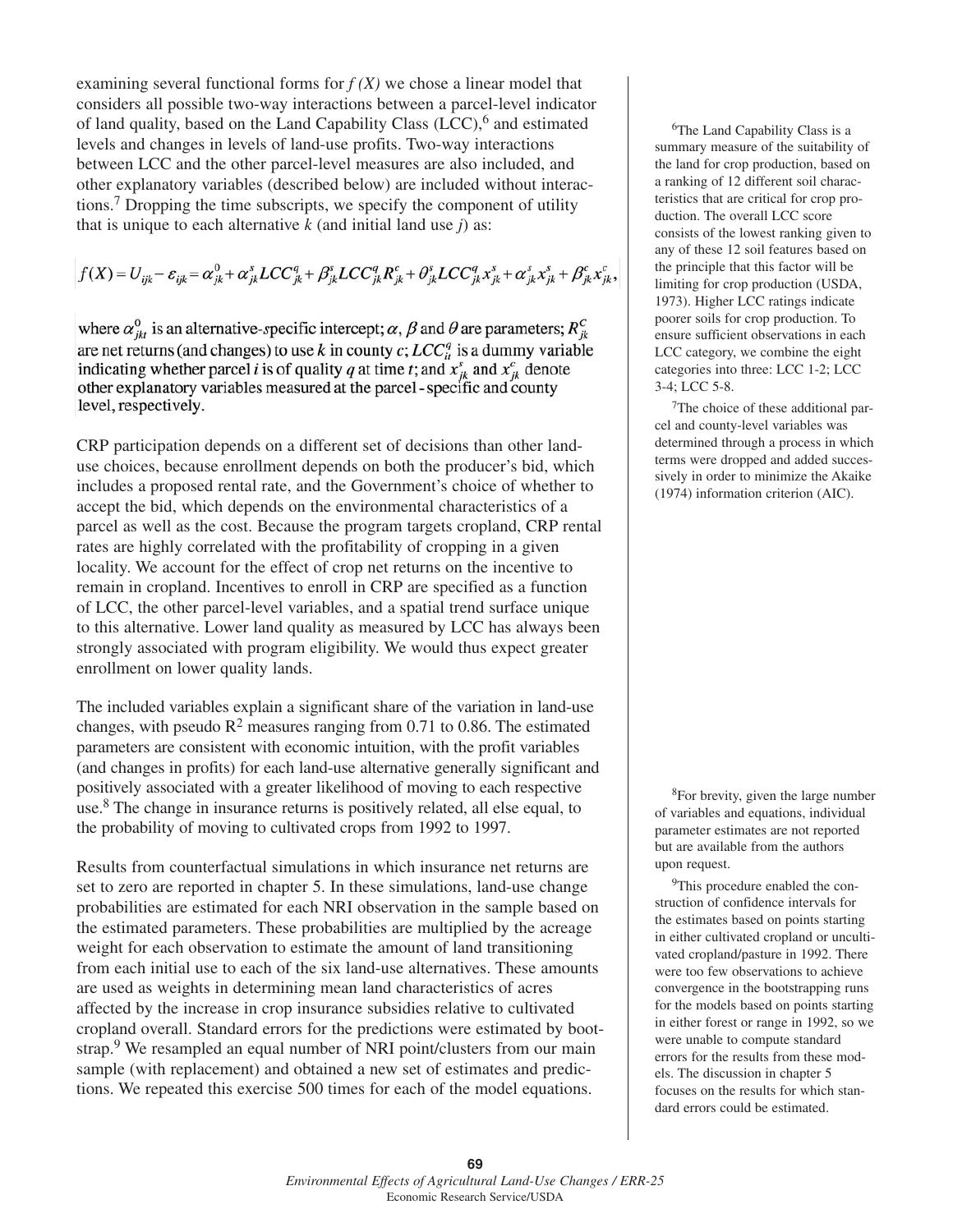### **Data**

The likelihood that a land unit moves from one land use to another is estimated based on repeated observations of non-Federal land use from the National Resources Inventory (NRI). The NRI is a panel survey of land use and land characteristics on non-Federal lands conducted at 5-year intervals from 1982 to 1997 over the 48 contiguous United States (see chapter 2). Data include approximately 844,000 "points," each representing a land area given by a sampling weight that is inversely proportional to the sampling intensity (Nusser and Goebel, 1997). Our analysis is based on a subset of points drawn from the 657,781 observations that consist of lands that were in cultivated crops; uncultivated crops and pasture; forest; or range in 1992 and any of our six alternative uses in 1997. We randomly sample from these points so as to include only one point in each of our 1982 land-use categories from each of the NRI's primary sampling clusters. This reduces our sample to 83,807 points (23,637 observations in cultivated crops, 25,148 in pasture, 23,723 in forest, and 11,299 in range). This procedure eliminates parcels located near one another in order to purge our sample of potential spatial dependence.

Summary statistics are provided for each of our county- and parcel-specific variables (appendix tables D-1 and D-2). We constructed the land-use profit variables (and changes in these variables) using county-level data derived from a number of sources to approximate revenues less variable costs for each the six land-use activities. In addition to our measure of net returns from urban development, we include the 1990 "urban influence" code for the centroid of each county. This variable is a distance-weighted measure of access to population centers based on the 1990 census and is included as an additional proxy for urban development pressures, given the coarse nature of our urban profit estimates (see Heimlich and Anderson, 2001).<sup>10</sup>

In addition to crop net returns derived from the market, government payments for 1997 are included as a proxy for prior participation in government commodity programs and the effect of the major regime change that decoupled these commodity payments in 1996. The 1996 Federal Agriculture Improvement and Reform (FAIR) Act removed most conditions on plantings and conditioned payments on prior planting histories as opposed to current planting decisions. As a result, payments received in 1997 proxy for program participation prior to 1996.<sup>11</sup>

Our key explanatory variable is the 1992-97 change in expected net returns to crop insurance due to the increase in Federal crop insurance premium subsidies. The construction of this variable is described below. To control for net returns to crop insurance in the initial period (1992), we include the countylevel share of insurance program participation for the eight major crops considered. Insurance participation is a revealed preference measure that should reflect initial differences across the country in the relative returns from insurance participation. This also controls for the amount of initial participation, which determines the potential for an increase in participation over 1992-97.

To control for unobserved factors correlated with location, we estimate models with a spatial polynomial surface trend. To estimate this trend, we assign to each point a measure of location, proxied by longitude and latitude

<sup>10</sup>Interaction terms between the urban influence code and the urban net returns (and changes) are also included.

<sup>11</sup>The 1996 FAIR Act also introduced loan deficiency payments (LDPs) and marketing loan gains (MLGs) for grain crops, which had previously only been available for cotton and rice. Our results were not affected by the inclusion of county-average changes in expected LDPs as a separate explanatory variable.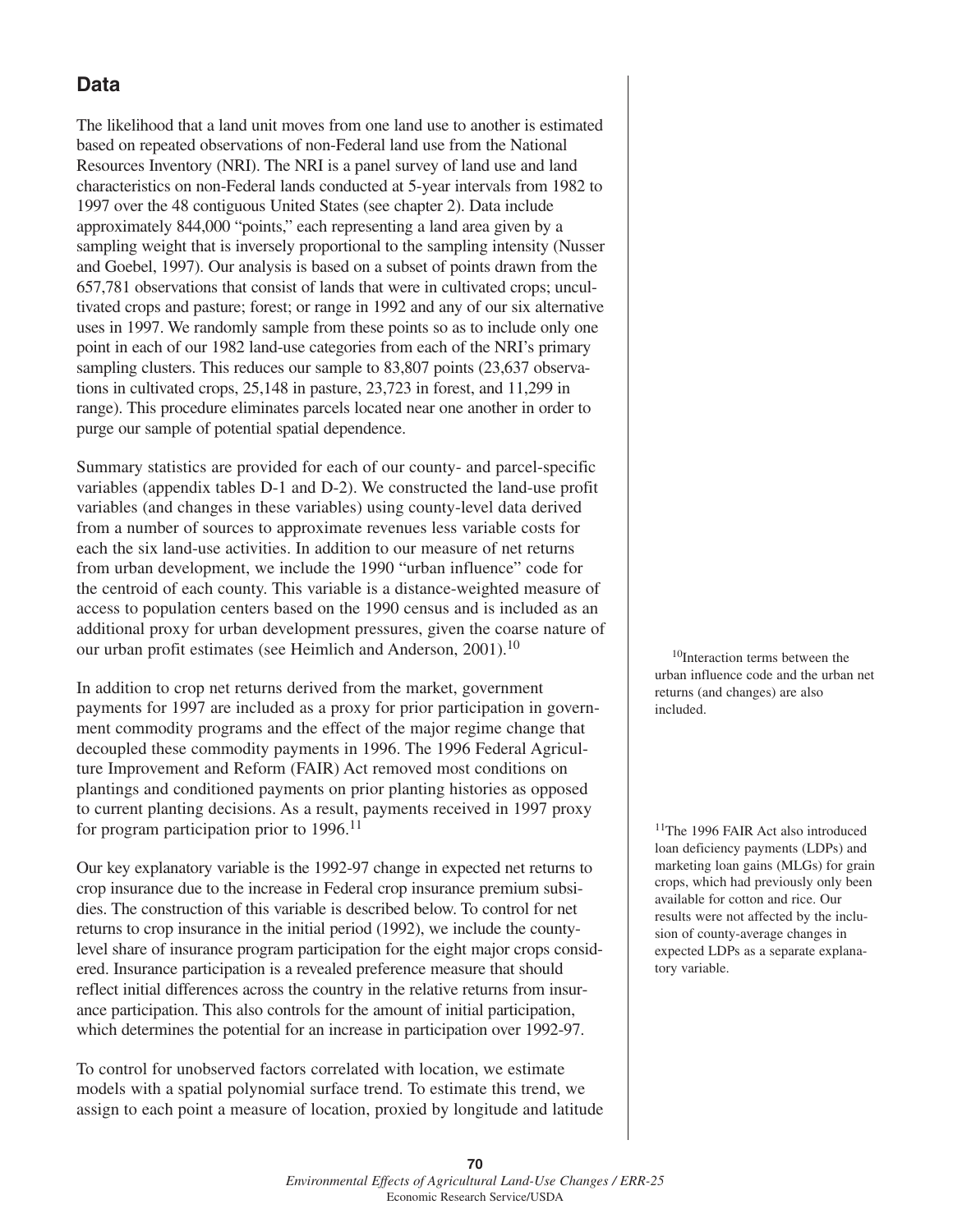coordinates for the centroid of each NRI polygon.<sup>12</sup> We include these coordinates (interacted with an alternative-specific constant) singly and in all second and third-order interactions.<sup>13</sup>

## **County-Level Estimates of Profits (Net Returns)**

*Crop Net Returns.* Data on prices, yields, costs, and acres are used to compute a weighted county-level average of the net returns per acre for 21 major crops. State-level marketing-year-average prices and county-level yields are from USDA's National Agricultural Statistics Service (NASS). Producers are assumed to form expectations of future land-use returns based on current prices and the average of yields over the previous 5 years. Data on cash costs as a share of revenue at the State and regional level are from the Census of Agriculture and the Economic Research Service (ERS). County acreage from NASS and the Census of Agriculture provided weights for averaging across individual crops.

*Government Payments.* County-level estimates of total Federal farm program payments per acre are from the Census of Agriculture and include receipts from deficiency payments, support price payments, indemnity programs, disaster payments, and payments for soil and water conservation projects (USDA/NASS, 1997). Payments under the Conservation Reserve and Wetlands Reserve programs are excluded, as the payments measure is intended to only reflect government payments associated with crop production only, rather than cropland retirement.

*Pasture Net Returns.* Annual net returns per acre for pasture are estimated using pasture yields from the SOILS-5 data set linked to the NRI, State prices for "other hay" from NASS, and per-acre costs for hay and other field crops from the Census of Agriculture.

*Range Net Returns.* Annual net returns per acre for rangeland are computed with forage yields from SOILS-5 and State-level grazing rates per head for private lands from ERS.

*Forest Net Returns.* We use a 5-percent interest rate to annualize the estimated net present value of a weighted average of sawtimber revenues from different forest types based on prices, yields, costs, and acres. State-level stumpage prices were gathered from State and Federal agencies and private data services. Regional merchantable timber yield estimates for different forest types were obtained from Richard Birdsey of the U.S. Forest Service. Regional replanting and annual management costs were derived from Moulton and Richards (1990) and Dubois et al. (1999). The Faustmann formula was used to compute the optimal rotation age, assuming forests start newly planted at year zero. County acreage and timber output data from the Forest Inventory and Analysis (FIA) and Timber Product Output (TPO) surveys of the U.S. Forest Service provided weights for averaging across individual forest types and species, respectively.

*Urban Net Returns.* Annual urban net returns per acre are estimated as the median value of a recently developed parcel, less the value of structures,

12NRI polygons are land areas defined by the intersections of all counties and 9-digit watershed classifications. To protect the confidentiality of landowners sampled by the NRI, more specific location indicators are not publicly available.

<sup>13</sup>Denoting the location coordinates as *x* and *y*, we include *x, y, xx, yy, xy, xxx, yyy, xxy*, and *xyy* as explanatory variables.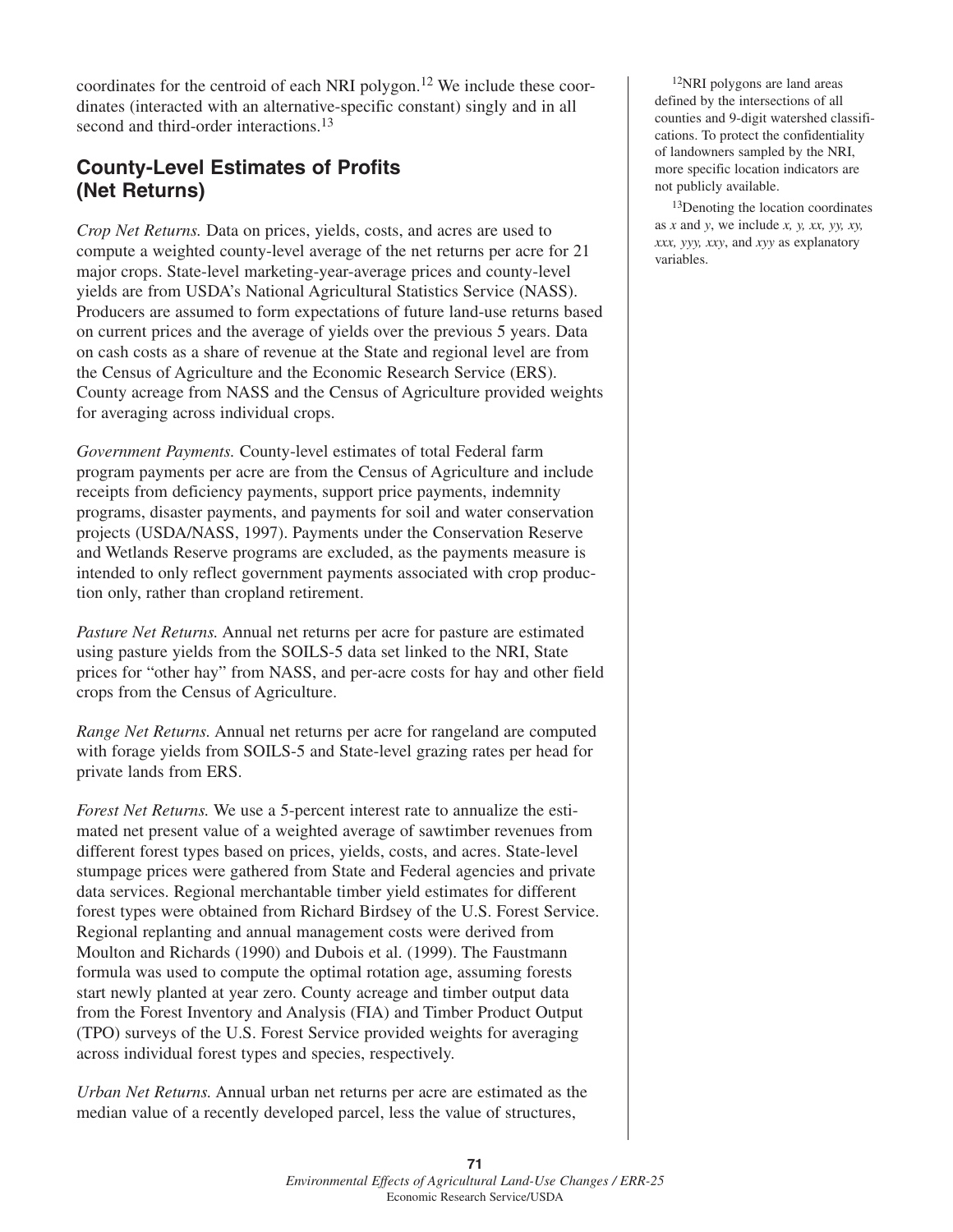annualized at a 5-percent interest rate. Median county-level prices for single-family homes were constructed from the decennial Census of Population and Housing Public Use Microdata Samples and the Office of Federal Housing Enterprise Oversight (OFHEO) House Price Index. Regional data on lot sizes and the value of land relative to structures for single-family homes were from the Characteristics of New Housing Reports (C-25 series) and the Survey of Construction (SOC) microdata from the Census Bureau.

*Crop Insurance Returns.* For the period of years under study, 1992-97, crop insurance was dominated by actual production history (APH) contracts, although revenue insurance products were introduced in selected counties in 1996 and purchase of these products has grown rapidly in the years since. Return to APH crop insurance can be written as:

$$
R_{ni} = I_i - r_i + s_i
$$
  

$$
E(R_{ni}) = E(I_i) - r_i + s_i
$$

where  $R_{ni}$  is the **change** in crop revenue due to insurance program participation;  $I_i$  is the crop insurance indemnity;  $r_i - s_i$  is the (total) crop insurance premium,  $s_i$  is the premium subsidy (the premium paid by producers is ri) and E is the expectations operator. Also, catastrophic coverage (APH insurance with a 50-percent yield guarantee and 100-percent premium subsidy) was introduced in 1995. In 1995, producers participating in farm commodity programs were required to purchase at least catastrophic coverage (producers where charged a small processing fee, per crop), but the requirement was dropped for the 1996 and subsequent seasons.

Crop insurance program data for APH contracts, available from USDA's Risk Management Agency, include total indemnities, total premiums, and the subsidy by crop and county. To estimate expected returns, expected indemnity is estimated as the average indemnity over the previous 10 years, by crop and county for eight major crops. A single expected return to crop insurance is estimated for each county as the acre-weighted average of cropspecific expected returns.

Estimates of expected returns were made with and without catastrophic coverage. Because our objective was to estimate the impact of the subsidy increases on expected returns to crop insurance, however, the addition of catastrophic coverage confused the situation. While the introduction of catastrophic coverage significantly increased both liability and enrolled acreage, the low yield guarantee, which made indemnities rare, resulted in a sharp reduction in indemnities per dollar of liability and per unit of land with a crop insurance product. The issues are particularly important given that catastrophic coverage was required for the large share of crop producers who participate in commodity programs. Even when the requirement was removed, renewal was automatic and many producers may have simply allowed the contracts to continue rather than making a conscious decision to continue catastrophic coverage. Thus, we believe that the expected return to buy-up coverage (coverage of 65 percent or higher) best reflects the change in expected returns to crop insurance due to the subsidy increase for those producers who were actually engaged in the crop insurance program.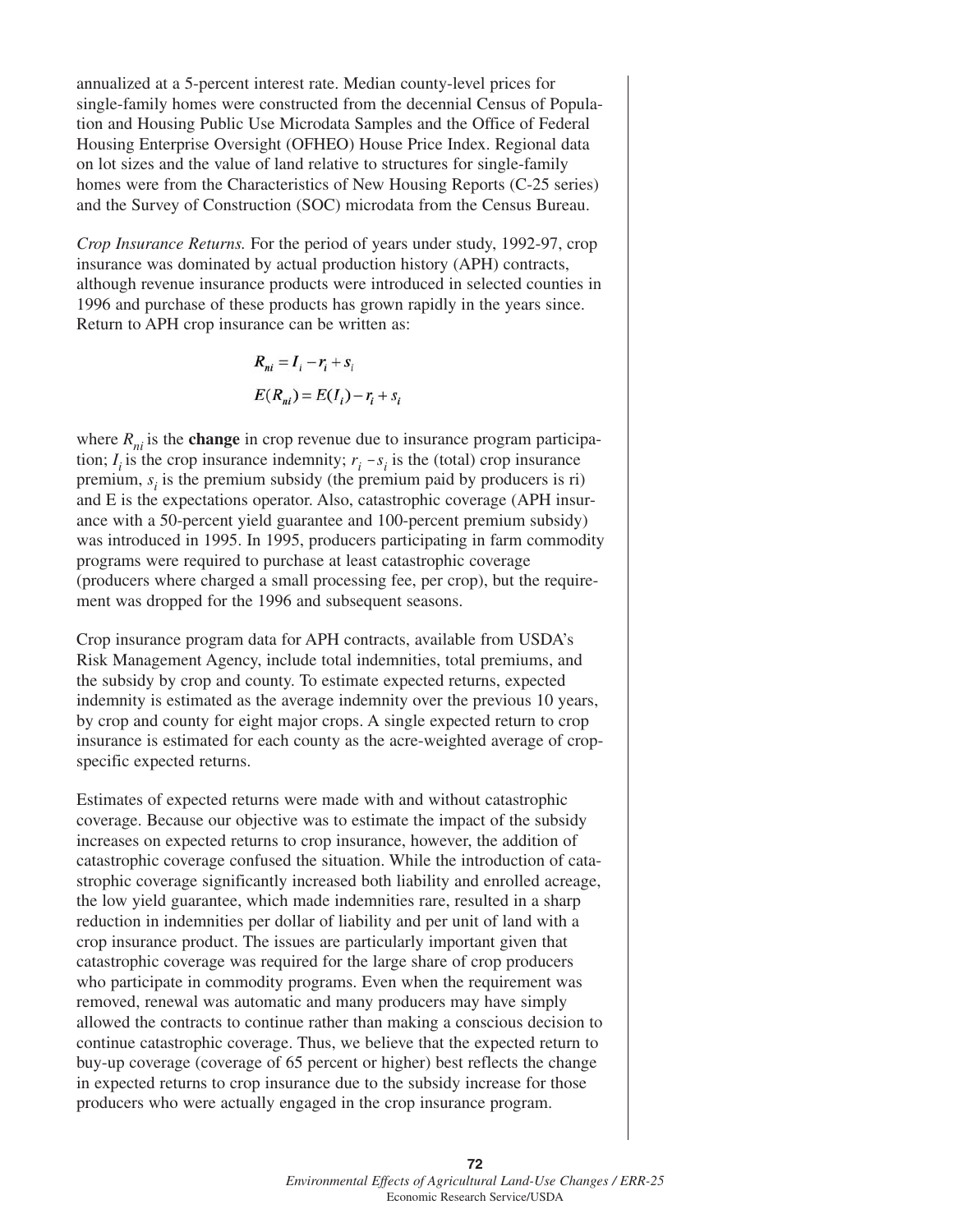#### Appendix table D-1 **Summary statistics: County-level variables**

| County-level variable                                      | No. of observations | Mean   | Standard deviation | Minimum      | <b>Maximum</b> |
|------------------------------------------------------------|---------------------|--------|--------------------|--------------|----------------|
| Crop net returns in 1992<br>(\$/acre/year)                 | 657,781             | 16.9   | 51.1               | $-829.2$     | 294.3          |
| Pasture net returns in 1992<br>(\$/acre/year)              | 657,781             | $-3.0$ | 76.3               | $-599.8$     | 200.3          |
| Forest net returns in 1992<br>(\$/acre/year)               | 657,781             | 6.9    | 9.8                | $-1.2$       | 92.6           |
| Range net returns in 1992<br>(\$/acre/year)                | 657,781             | 9.0    | 10.3               | 0            | 73.9           |
| Urban net returns in 1992<br>(\$/acre/year)                | 657,781             | 2,224  | 2,892              | 183          | 36,944         |
| Urban influence code in 1990                               | 657,781             | 1.40   | 0.89               | 1.0          | 5.0            |
| Total government payments in 1997<br>(\$/acre/year)        | 657,781             | 8.4    | 5.9                | $\mathbf{0}$ | 47.3           |
| % of eligible crop acres insured in 1992                   | 657,781             | 0.4    | 2.6                | 0            | 92             |
| Change in insurance net returns, 1992-97<br>(\$/acre/year) | 657,781             | 1.8    | 4.3                | $-37.1$      | 40.2           |
| Change in crop net returns, 1992-97<br>(\$/acre/year)      | 657,781             | 15.1   | 62.9               | $-819.1$     | 939            |
| Change in pasture net returns, 1992-97<br>(\$/acre/year)   | 657,781             | 2.2    | 5.4                | $-8.2$       | 52             |
| Change in forest net returns, 1992-97<br>(\$/acre/year)    | 657,781             | 0.2    | 2.4                | $-8.6$       | 12.3           |
| Change in range net returns, 1992-97<br>(\$/acre/year)     | 657,781             | 36.2   | 65.5               | $-175.2$     | 575.5          |
| Change in urban net returns, 1992-97<br>(\$/acre/year)     | 657,781             | 14.1   | 891                | $-1,610$     | 10,769         |

Source: Various sources described in Appendix D.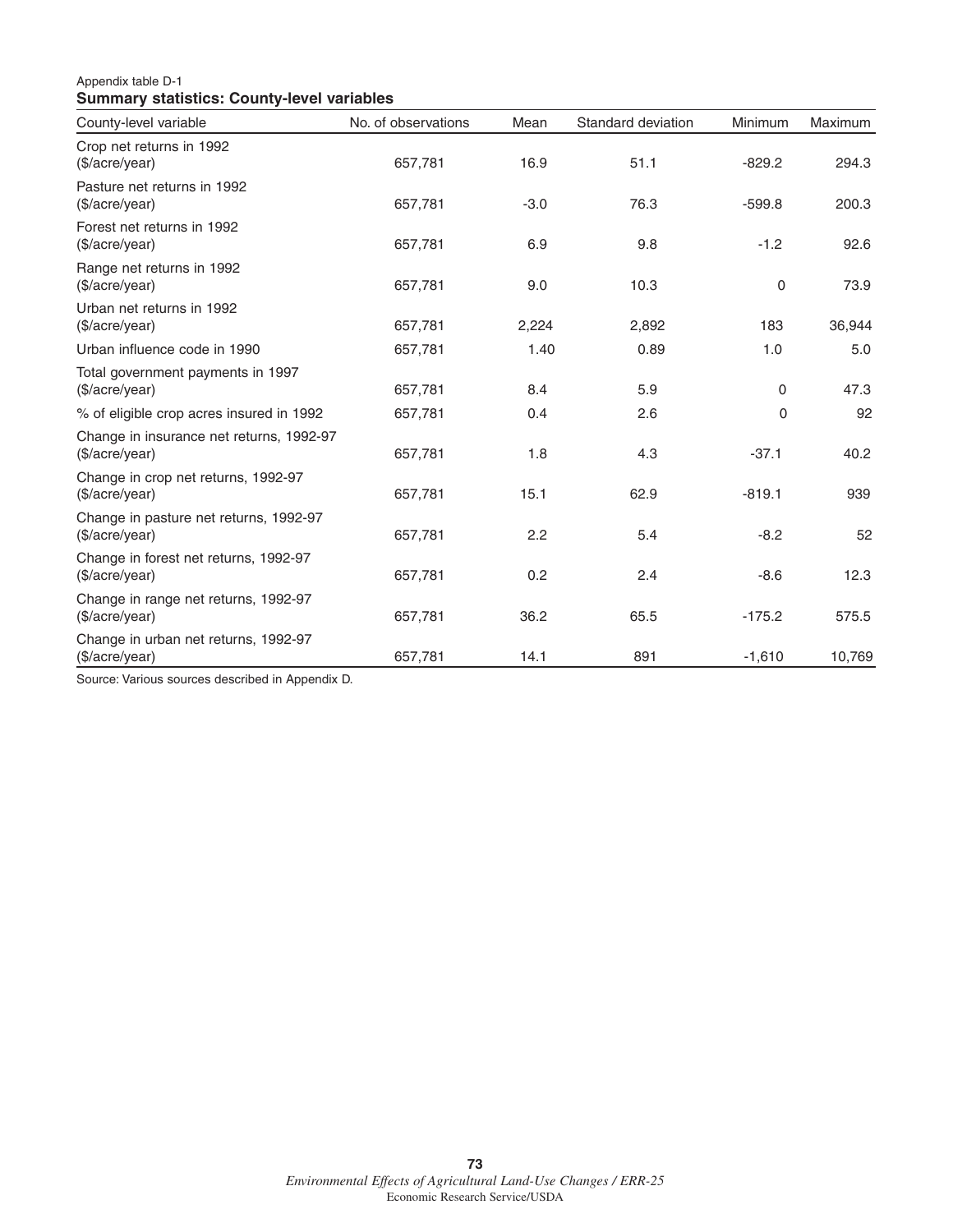#### Appendix table D—2 **Summary statistics: Observation-specific variables**

| NRI point-level variable                                     | No. of observations | Mean  | Standard deviation | Minimum | Maximum |
|--------------------------------------------------------------|---------------------|-------|--------------------|---------|---------|
| Land in cultivated crops in 1992<br>$(yes=1, no=0)$          | 657,781             | 0.25  | 0.44               | 0       | 1.      |
| Land in uncultivated crops/ pasture<br>in 1992 (yes=1, no=0) | 657,781             | 0.13  | 0.34               | 0       | 1       |
| Land in forests in 1992<br>$(yes=1, no=0)$                   | 657,781             | 0.31  | 0.46               | 0       | 1       |
| Land in range in 1992<br>$(yes=1, no=0)$                     | 657,781             | 0.31  | 0.46               | 0       | 1       |
| Land in cultivated crops in 1997<br>$(yes=1, no=0)$          | 657,781             | 0.25  | 0.43               | 0       | 1       |
| Land in uncultivated crops/pasture<br>in 1997 (yes=1, no=0)  | 657,781             | 0.13  | 0.33               | 0       | 1       |
| Land in forests in 1997<br>$(yes=1, no=0)$                   | 657,781             | 0.31  | 0.46               | 0       | 1.      |
| Land in range in 1997<br>$(yes=1, no=0)$                     | 657,781             | 0.31  | 0.46               | 0       | 1.      |
| Land in CRP in 1997<br>$(yes=1, no=0)$                       | 657,781             | 0     | .04                | 0       | 1       |
| Land in urban use in 1997<br>$(yes=1, no=0)$                 | 657,781             | .01   | .09                | 0       | 1       |
| Land Capability Class 1-2<br>$(yes=1, no=0)$                 | 657,781             | 0.23  | 0.42               | 0       | 1       |
| Land Capability Class 3-4<br>$(yes=1, no=0)$                 | 657,781             | 0.33  | 0.47               | 0       | 1       |
| Land Capability Class 5-8<br>$(yes=1, no=0)$                 | 657,781             | 0.43  | 0.49               | 0       | 1       |
| Highly erodible land<br>$(yes=1, no=0)$                      | 657,781             | 0.44  | 0.49               | 0       | 1       |
| Land prone to frequent flooding<br>$(yes=1, no=0)$           | 657,781             | .04   | 0.18               | 0       | 1       |
| Slope % greater than 15 <sup>1</sup><br>$(yes=1, no=0)$      | 657,781             | .01   | 0.11               | 0       | 1       |
| Land irrigated<br>$(yes=1, no=0)$                            | 657,781             | .05   | 0.22               | 0       | 1       |
| Acreage weight<br>(NRI xfact in acres)                       | 657,781             | 1,980 | 2,368              | 100     | 192,200 |

<sup>1</sup> Lands with slope percentages greater than 15 are considered as having "strong" to "very steep" slopes.

Source: 1997 National Resources Inventory. Observations were included if they were in cultivated crops, uncultivated crops, pasture, forest, or range uses in 1992; and in cultivated crops, uncultivated crops, pasture, forest, range, CRP, or urban uses in 1997.